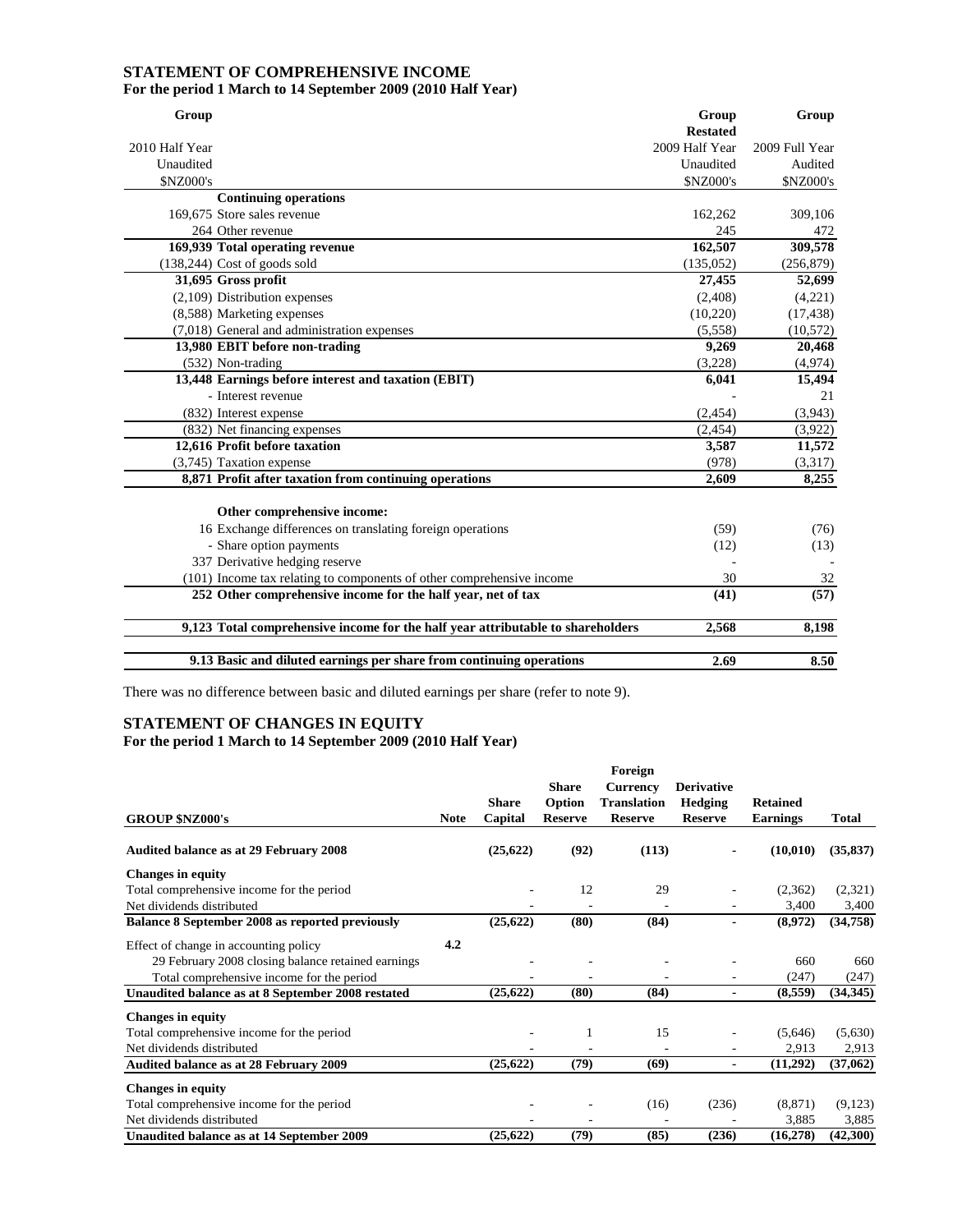#### **STATEMENT OF FINANCIAL POSITION As at 14 September 2009 (2010 Half Year)**

| Group                                                              | <b>Note</b> | Group                             | Group          |
|--------------------------------------------------------------------|-------------|-----------------------------------|----------------|
| 2010 Half Year                                                     |             | <b>Restated</b><br>2009 Half Year | 2009 Full Year |
| Unaudited                                                          |             | Unaudited                         | Audited        |
| \$NZ000's                                                          |             | \$NZ000's                         | \$NZ000's      |
| <b>Non-current assets</b>                                          |             |                                   |                |
| 71,356 Property, plant and equipment                               |             | 75,884                            | 71,794         |
| 24,262 Intangible assets                                           |             | 26,314                            | 24,689         |
| 146 Deferred tax asset                                             |             | 133                               |                |
| 95,764 Total non-current assets                                    |             | 102,331                           | 96,483         |
| <b>Current assets</b>                                              |             |                                   |                |
| 1,971 Inventories                                                  |             | 2,139                             | 2,098          |
| 2,050 Other receivables                                            |             | 1,792                             | 1,689          |
| 791 Cash and cash equivalents                                      |             | 761                               | 787            |
| 337 Derivative financial instruments                               |             |                                   |                |
| - Assets classified as held for sale                               | 5           | 6                                 |                |
| 5,149 Total current assets                                         |             | 4,698                             | 4,574          |
| 100,913 Total assets                                               |             | 107,029                           | 101,057        |
| <b>Equity</b>                                                      |             |                                   |                |
| 25,622 Share capital                                               |             | 25,622                            | 25,622         |
| 400 Reserves                                                       |             | 164                               | 148            |
| 16,278 Retained earnings                                           |             | 8,559                             | 11,292         |
| 42,300 Total equity                                                |             | 34,345                            | 37,062         |
|                                                                    |             |                                   |                |
| <b>Non-current liabilities</b>                                     |             |                                   |                |
| 4,178 Provisions and deferred income                               |             | 4,875                             | 4,091          |
| 19,815 Loans and finance leases                                    |             | 40,798                            | 34,414         |
| - Deferred tax liability                                           |             |                                   | 359            |
| 23,993 Total non-current liabilities                               |             | 45,673                            | 38,864         |
| <b>Current liabilities</b>                                         |             |                                   |                |
| 2,727 Income tax payable                                           |             | 423                               | 751            |
| 235 Loans and finance leases                                       |             | 443                               | 285            |
| 30,020 Creditors and accruals                                      |             | 24,282                            | 22,121         |
| 1,328 Provisions and deferred income                               |             | 1,482                             | 1,617          |
| 310 Liabilities associated with assets classified as held for sale | 5           | 381                               | 357            |
| 34,620 Total current liabilities                                   |             | 27,011                            | 25,131         |
| 58,613 Total liabilities                                           |             | 72,684                            | 63,995         |
| 100,913 Total equity and liabilities                               |             | 107,029                           | 101,057        |

For and on behalf of the Board:

ler-

**E K van Arkel D A Pilkington Chairman** Chairman Director<br>
16 October 2009 16 October

DMMf

16 October 2009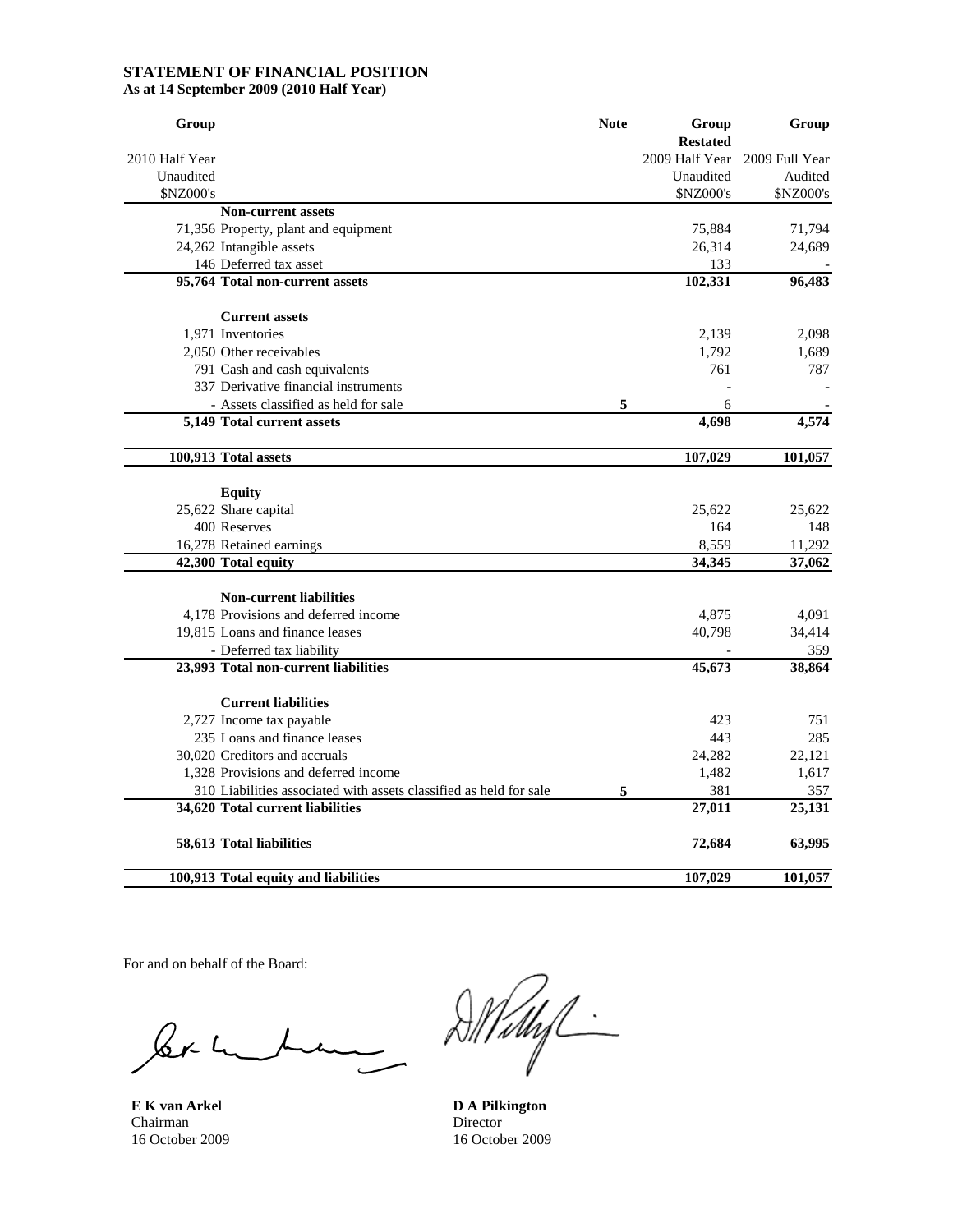# **STATEMENT OF CASH FLOWS For the period 1 March to 14 September 2009 (2010 Half Year)**

| Group          |                                                                                     | Group                         | Group      |
|----------------|-------------------------------------------------------------------------------------|-------------------------------|------------|
| 2010 Half Year |                                                                                     | 2009 Half Year 2009 Full Year |            |
| Unaudited      |                                                                                     | Unaudited                     | Audited    |
| \$NZ000's      |                                                                                     | \$NZ000's                     | \$NZ000's  |
|                | <b>Cash flows from operating activities</b><br>Cash was provided by / (applied to): |                               |            |
|                | 170,464 Receipts from customers                                                     | 163,254                       | 310,783    |
|                | (144,297) Payments to suppliers and employees                                       | (149, 727)                    | (281, 552) |
|                | (768) Interest paid (net)                                                           | (2,920)                       | (4, 494)   |
|                | (2,041) Payment of income tax                                                       | (111)                         | (1, 408)   |
|                | 23,358 Net cash from operating activities                                           | 10,496                        | 23,329     |
|                | <b>Cash flows from investing activities</b>                                         |                               |            |
|                | Cash was (applied to) / provided by:                                                |                               |            |
|                | (161) Payment of intangibles                                                        | (100)                         | (378)      |
|                | (4,365) Purchase of property, plant and equipment                                   | (4,949)                       | (7, 762)   |
|                | 78 Net proceeds from disposal of property, plant and equipment                      | 26                            | 40         |
|                | (38) Sale of discontinued operations                                                | 36                            | (16)       |
|                | (4,486) Net cash (used in) investing activities                                     | (4,987)                       | (8, 116)   |
|                | <b>Cash flows from financing activities</b>                                         |                               |            |
|                | Cash was (applied to):                                                              |                               |            |
|                | (14,649) Decrease in loans and finance leases                                       | (2,143)                       | (8,685)    |
|                | (3,885) Dividends paid to shareholders                                              | (3,400)                       | (6,313)    |
|                | (334) Supplementary dividends paid                                                  | (266)                         | (489)      |
|                | (18,868) Net cash (used in) financing activities                                    | (5, 809)                      | (15, 487)  |
|                | 4 Net increase / (decrease) in cash and cash equivalents                            | (300)                         | (274)      |
|                | Reconciliation of cash and cash equivalents                                         |                               |            |
|                | 787 Cash and cash equivalents at beginning of the period                            | 1,061                         | 1,061      |
|                | Cash and cash equivalents at the end of the period:                                 |                               |            |
|                | 316 Cash on hand                                                                    | 330                           | 324        |
|                | 475 Cash at bank                                                                    | 431                           | 463        |
| 791            |                                                                                     | 761                           | 787        |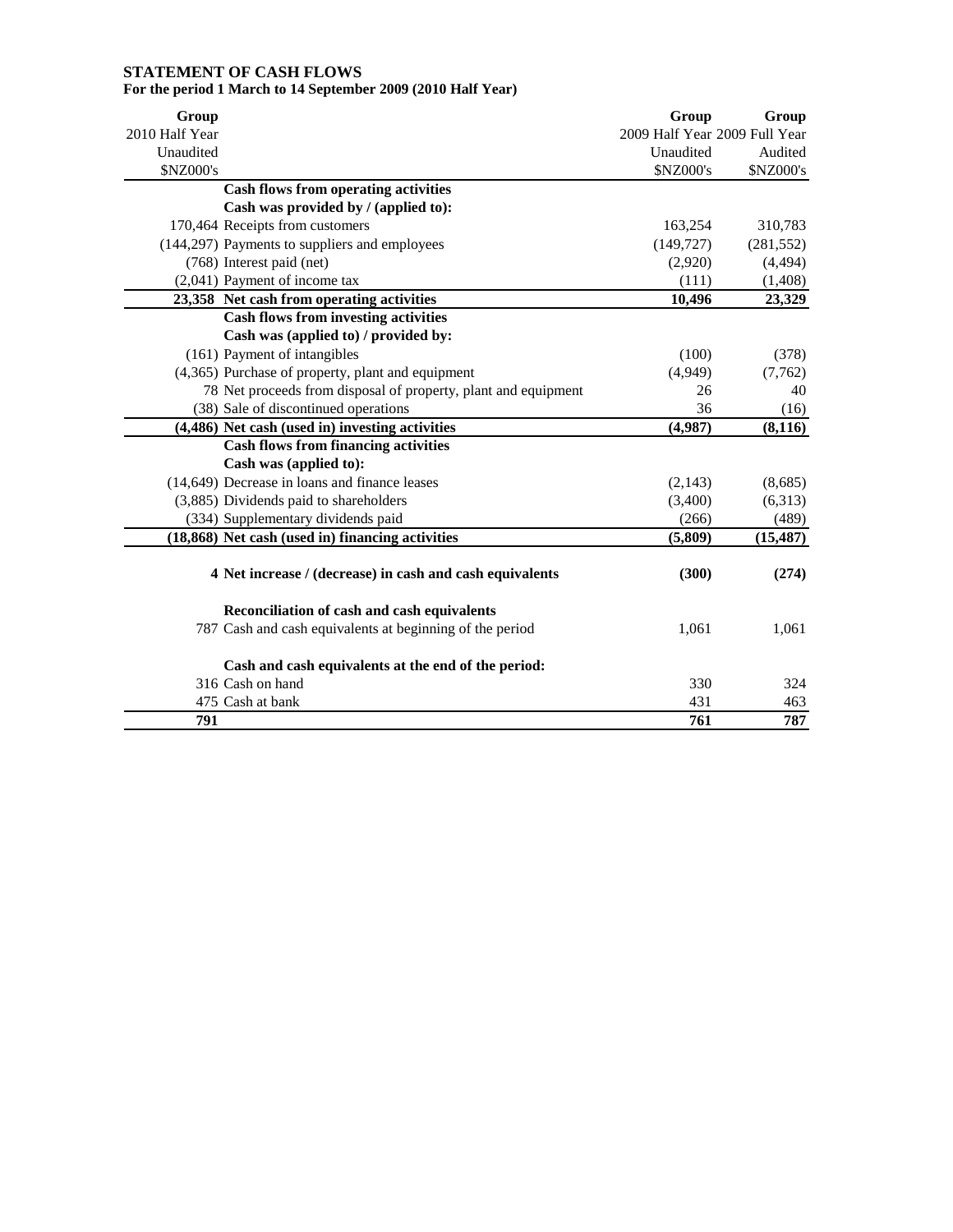# **RECONCILIATION OF PROFIT AFTER TAXATION TO NET CASH FLOW FROM OPERATING ACTIVITIES**

**For the period 1 March to 14 September 2009 (2010 Half Year)** 

| Group          |                                                                   | Group           | Group          |
|----------------|-------------------------------------------------------------------|-----------------|----------------|
|                |                                                                   | <b>Restated</b> |                |
| 2010 Half Year |                                                                   | 2009 Half Year  | 2009 Full Year |
| Unaudited      |                                                                   | Unaudited       | Audited        |
| \$NZ000's      |                                                                   | \$NZ000's       | \$NZ000's      |
|                | 8,871 Profit after taxation                                       | 2,609           | 8,255          |
|                | Items classified as investing / financing activities:             |                 |                |
|                | 345 Loss on disposal of property, plant and equipment             | 194             | 909            |
|                | 38 Other non-operating costs of exiting Pizza Hut Victoria        | (36)            | 16             |
| 383            |                                                                   | 158             | 925            |
|                | Add / (less) non-cash items:                                      |                 |                |
|                | 6,563 Depreciation                                                | 6,945           | 12,377         |
|                | 591 Amortisation of intangible assets                             | 686             | 1,422          |
|                | 294 Impairment of property, plant and equipment                   | 383             | 100            |
|                | - Impairment of Pizza Hut goodwill                                | 2,515           | 3,698          |
|                | - Share based payments                                            | (12)            | (13)           |
|                | (459) (Decrease) in provisions                                    | (194)           | (163)          |
|                | (337) (Increase) in derivative financial instruments              |                 |                |
|                | (505) (Decrease) / increase in deferred tax liability             | (488)           | 4              |
|                | 236 Increase in derivative hedging reserve                        |                 |                |
|                | (Decrease) in provision for exit costs                            | (128)           | (128)          |
| 6,383          |                                                                   | 9,707           | 17,297         |
|                | Add / (less) movement in working capital:                         |                 |                |
|                | 127 Decrease / (increase) in inventories                          | (47)            | (6)            |
|                | (361) (Increase) in other debtors and prepayments                 | (1,224)         | (1,115)        |
|                | 5,645 Increase / (decrease) in trade creditors and other payables | (2,160)         | (4,031)        |
|                | 1,976 Decrease in income tax receivable                           | 1,187           | 1,515          |
|                | 334 Decrease in income tax                                        | 266             | 489            |
| 7.721          |                                                                   | (1,978)         | (3, 148)       |
|                | 23,358 Net cash from operating activities                         | 10,496          | 23,329         |

#### **NOTES TO THE FINANCIAL STATEMENTS 1. Profit before taxation**

| Group            |                                                                           | Group            | Group            |
|------------------|---------------------------------------------------------------------------|------------------|------------------|
| 2010 Half Year   |                                                                           | 2009 Half Year   | 2009 Full Year   |
| Unaudited        |                                                                           | Unaudited        | Audited          |
| <b>\$NZ000's</b> |                                                                           | <b>\$NZ000's</b> | <b>\$NZ000's</b> |
|                  | Profit before tax (consolidated business)                                 |                  |                  |
|                  | The profit before taxation is calculated after charging / (crediting) the |                  |                  |
|                  | following items:                                                          |                  |                  |
| 10,100           | Royalties paid                                                            | 9,664            | 18,396           |
| 9,721            | Operating lease expenses                                                  | 10,134           | 19,024           |
| 345              | Net loss on disposal of property, plant and equipment                     | 194              | 909              |
|                  | Non-trading items comprise:                                               |                  |                  |
|                  | <b>Continuing operations</b>                                              |                  |                  |
| 85               | Other store closure costs                                                 | 338              | 1,212            |
| 278              | Other store relocation and refurbishment costs                            | 58               | 87               |
| 235              | Impairment of property, plant and equipment                               | 383              | 100              |
|                  | Impairment of Pizza Hut goodwill                                          | 2,515            | 3,698            |
| (66)             | Other revenue                                                             | (66)             | (123)            |
| 532              |                                                                           | 3,228            | 4,974            |
|                  | <b>Discontinued operation</b>                                             |                  |                  |
|                  | Other store closure costs                                                 | (128)            | (128)            |
| 532              |                                                                           | 3,100            | 4,846            |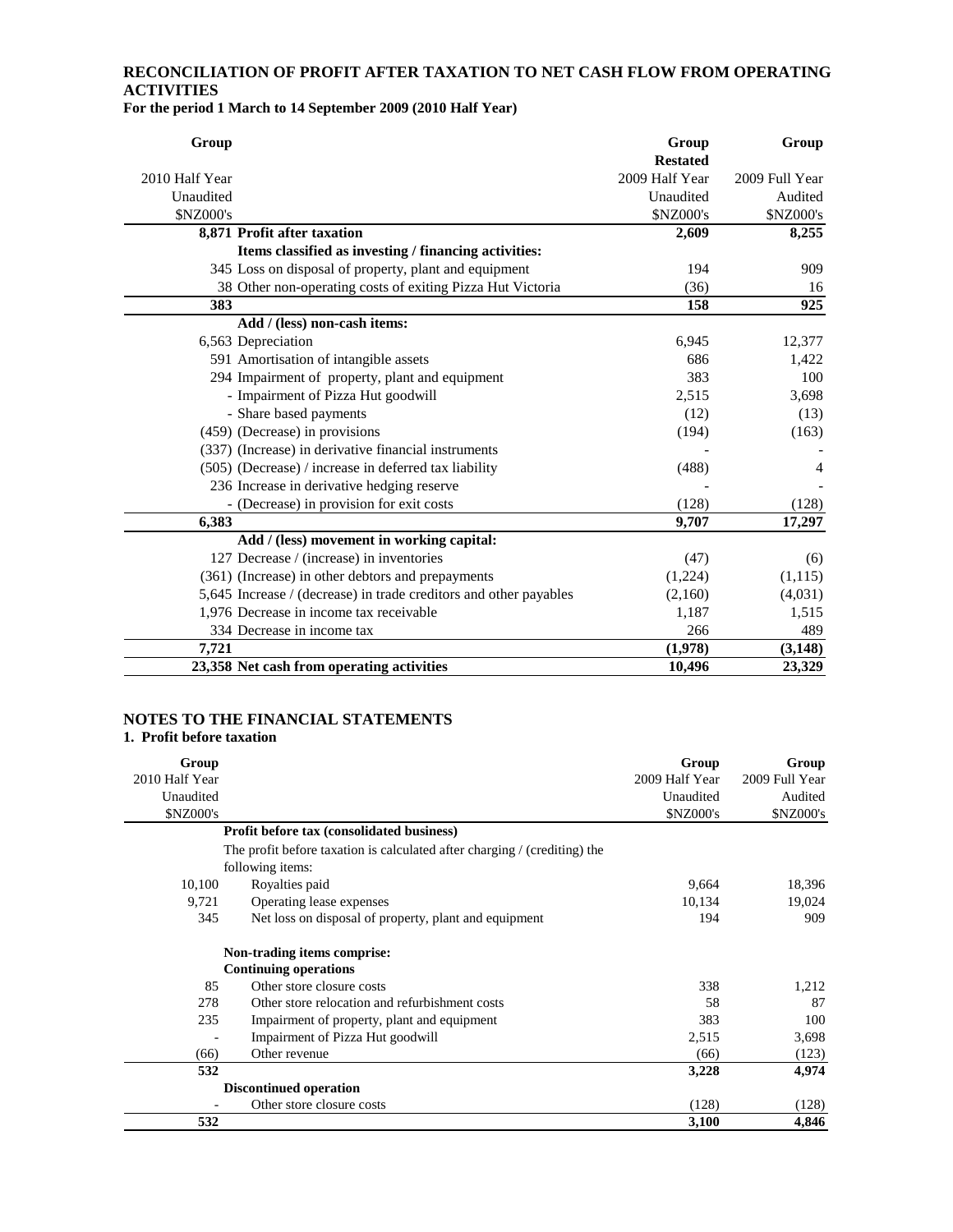# **NOTES TO THE FINANCIAL STATEMENTS (continued)**

## **2. Analysis of statement of comprehensive income**

**For the period 1 March 2009 to 14 September 2009 (2010 Half Year) \$NZ000's (Unaudited)**

| \$NZ000's (Unaudited)                           | Half Year 2010                  |                                  |              |                                                    | Half Year 2009                          |                                 |                                 | <b>Full Year 2009</b>            |              |  |  |
|-------------------------------------------------|---------------------------------|----------------------------------|--------------|----------------------------------------------------|-----------------------------------------|---------------------------------|---------------------------------|----------------------------------|--------------|--|--|
|                                                 | Continuing<br><b>Operations</b> | <b>Discontinued</b><br>Operation | <b>Total</b> | <b>Restated</b><br>Continuing<br><b>Operations</b> | <b>Discontinued</b><br><b>Operation</b> | <b>Restated</b><br><b>Total</b> | Continuing<br><b>Operations</b> | <b>Discontinued</b><br>Operation | <b>Total</b> |  |  |
| Store sales revenue                             | 169,675                         |                                  | 169,675      | 162,262                                            | 275                                     | 162,537                         | 309,106                         | 275                              | 309,381      |  |  |
| Other revenue                                   | 264                             |                                  | 264          | 245                                                |                                         | 245                             | 472                             |                                  | 472          |  |  |
| Total operating revenue                         | 169,939                         |                                  | 169,939      | 162,507                                            | 275                                     | 162,782                         | 309,578                         | 275                              | 309,853      |  |  |
| Cost of goods sold                              | (138, 244)                      |                                  | (138, 244)   | (135, 052)                                         | (277)                                   | (135, 329)                      | (256, 879)                      | (277)                            | (257, 156)   |  |  |
| Gross profit                                    | 31,695                          |                                  | 31,695       | 27,455                                             | (2)                                     | 27,453                          | 52,699                          | (2)                              | 52,697       |  |  |
| Distribution expenses                           | (2,109)                         |                                  | (2,109)      | (2,408)                                            | (11)                                    | (2, 419)                        | (4,221)                         | (11)                             | (4,232)      |  |  |
| Marketing expenses                              | (8,588)                         |                                  | (8,588)      | (10,220)                                           | (11)                                    | (10, 231)                       | (17, 438)                       |                                  | (17, 438)    |  |  |
| General and administration expenses             | (7,018)                         |                                  | (7,018)      | (5,558)                                            | (69)                                    | (5,627)                         | (10, 572)                       | (72)                             | (10,644)     |  |  |
| Release of exit provision                       |                                 |                                  |              |                                                    | 93                                      | 93                              |                                 | 85                               | 85           |  |  |
| <b>EBIT</b> before non-trading                  | 13,980                          |                                  | 13,980       | 9,269                                              |                                         | 9,269                           | 20,468                          |                                  | 20,468       |  |  |
| Non-trading                                     | (532)                           |                                  | (532)        | (3,228)                                            | 128                                     | (3,100)                         | (4,974)                         | 128                              | (4,846)      |  |  |
| <b>EBIT</b>                                     | 13,448                          |                                  | 13,448       | 6,041                                              | 128                                     | 6,169                           | 15,494                          | 128                              | 15,622       |  |  |
| Net financing costs                             | (832)                           |                                  | (832)        | (2, 454)                                           |                                         | (2, 454)                        | (3,922)                         |                                  | (3,922)      |  |  |
| Net profit before taxation                      | 12,616                          |                                  | 12,616       | 3,587                                              | 128                                     | 3,715                           | 11,572                          | 128                              | 11,700       |  |  |
| Taxation expense                                | (3,745)                         |                                  | (3,745)      | (978)                                              | (128)                                   | (1,106)                         | (3,317)                         | (128)                            | (3, 445)     |  |  |
| Net profit after taxation                       | 8,871                           |                                  | 8,871        | 2,609                                              |                                         | 2,609                           | 8,255                           |                                  | 8,255        |  |  |
| Net profit after taxation excluding non-trading | 9,243                           |                                  | 9,243        | 4,879                                              |                                         | 4,879                           | 11,736                          |                                  | 11,736       |  |  |
| Basic and diluted earnings per share            | 9.13                            |                                  | 9.13         | 2.69                                               |                                         | 2.69                            | 8.50                            |                                  | 8.50         |  |  |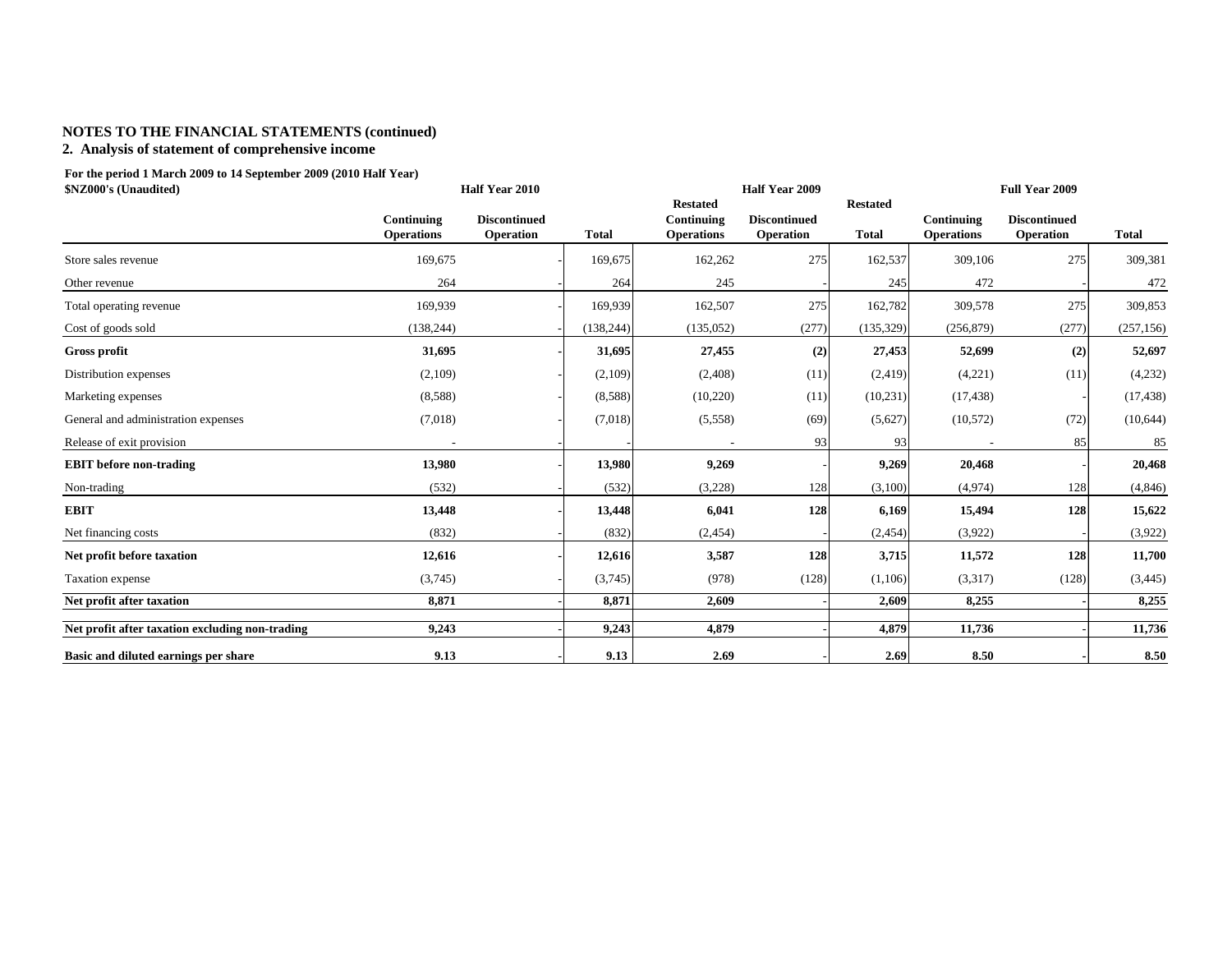## **NOTES TO THE FINANCIAL STATEMENTS (continued)**

## **3. Business segments**

|                                                         | <b>KFC</b> |                 | Pizza Hut |                 | <b>Starbucks Coffee</b> |                 | Pizza Hut Victoria *     |      | All other segments** |         |         | <b>Consolidated Half</b> | <b>Full Year</b> |
|---------------------------------------------------------|------------|-----------------|-----------|-----------------|-------------------------|-----------------|--------------------------|------|----------------------|---------|---------|--------------------------|------------------|
|                                                         |            |                 |           |                 |                         |                 |                          |      |                      |         |         | Year                     |                  |
|                                                         |            | <b>Restated</b> |           | <b>Restated</b> |                         | <b>Restated</b> |                          |      |                      |         |         | <b>Restated</b>          |                  |
| \$NZ000's (Unaudited)                                   | 2010       | 2009            | 2010      | 2009            | 2010                    | 2009            | 2010                     | 2009 | 2010                 | 2009    | 2010    | 2009                     | 2009             |
| Store sales revenue                                     | 118,203    | 110,375         | 35,386    | 34,570          | 16,086                  | 17,317          | $\overline{\phantom{a}}$ | 275  |                      |         | 169,675 | 162,537                  | 309,381          |
| Other revenue                                           |            |                 |           |                 |                         |                 |                          |      | 264                  | 245     | 264     | 245                      | 472              |
| Total operating revenue                                 | 118,203    | 110,375         | 35,386    | 34,570          | 16,086                  | 17,317          | $\blacksquare$           | 275  | 264                  | 245     | 169,939 | 162,782                  | 309,853          |
| <b>Segment result (Concept EBIT) before non-trading</b> | 19,063     | 14,364          | (677)     | (2,066)         | (189)                   | 22              |                          |      | (4,217)              | (3,051) | 13,980  | 9,269                    | 20,468           |
| Segment result (Concept EBIT) after non-trading         | 18,770     | 14,348          | (855)     | (4,948)         | (250)                   | (308)           | ٠                        | 128  | (4,217)              | (3,051) | 13,448  | 6,169                    | 15,622           |
| <b>Operating profit (EBIT)</b>                          |            |                 |           |                 |                         |                 |                          |      |                      |         | 13,448  | 6,169                    | 15,622           |
| Net financing costs                                     |            |                 |           |                 |                         |                 |                          |      |                      |         | (832)   | (2,454)                  | (3,922)          |
| Net profit before taxation                              |            |                 |           |                 |                         |                 |                          |      |                      |         | 12,616  | 3,715                    | 11,700           |
| Taxation expense                                        |            |                 |           |                 |                         |                 |                          |      |                      |         | (3,745) | (1,106)                  | (3, 445)         |
| Net profit after taxation                               |            |                 |           |                 |                         |                 |                          |      |                      |         | 8,871   | 2,609                    | 8,255            |
| Net profit after taxation excluding non-trading         |            |                 |           |                 |                         |                 |                          |      |                      |         | 9,243   | 4,879                    | 11,736           |
| Concept EBITDA before G&A                               | 24,008     | 19,045          | 2,209     | 1,188           | 1,350                   | 1,635           |                          |      |                      |         | 27,567  | 21,868                   | 43,705           |
|                                                         |            |                 |           |                 |                         |                 |                          |      |                      |         |         |                          |                  |
| Segment assets ***                                      | 52,139     | 53,093          | 34,433    | 38,485          | 9,869                   | 11,659          |                          | 6    | 1,148                | 1,094   | 97,589  | 104,337                  | 98,581           |
| Unallocated assets ***                                  |            |                 |           |                 |                         |                 |                          |      |                      |         | 3,324   | 2,692                    | 2,476            |
| <b>Total assets</b>                                     |            |                 |           |                 |                         |                 |                          |      |                      |         | 100,913 | 107,029                  | 101,057          |

All segments are continuing operations except Restaurant Brands Australia<br>\*\* All other segments is general and adminstration support centre expenses (G&A)<br>\*\*\* All segment and unallocated assets have been restated. Refer to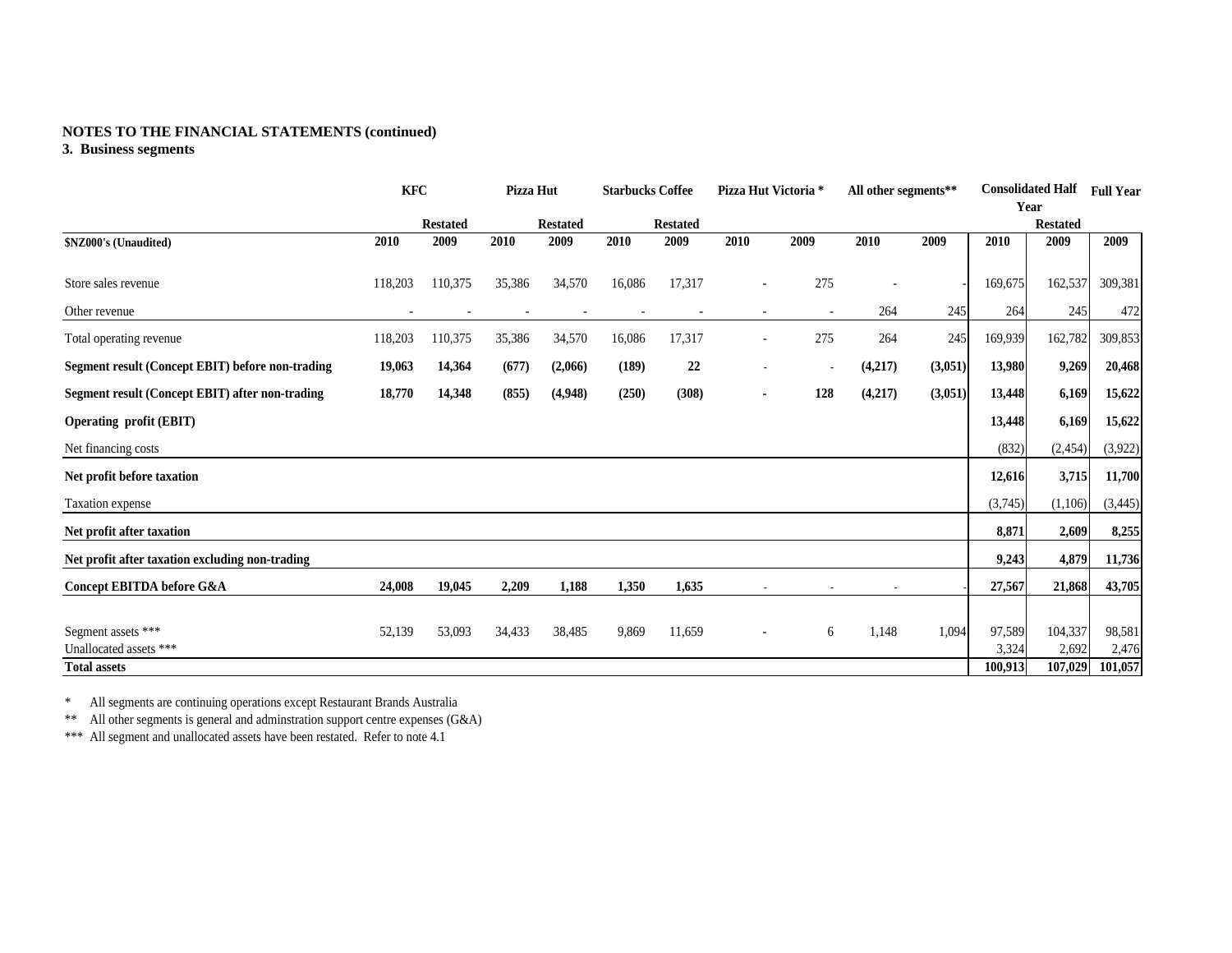#### **NOTES TO THE FINANCIAL STATEMENTS (continued) 4. Basis of preparation**

These unaudited financial statements for the 28 week period ended 14 September 2009 have been prepared in accordance with generally accepted accounting practice in New Zealand and NZ IAS 34, Interim Financial Statements, and should be read in conjunction with the financial statements published in the Annual Report for the period ended 28 February 2009 (referred to in these statements as "2009 Full Year"). By complying with NZ IAS 34 the Group is also in compliance with International Accounting Standard 34 Interim Financial Reporting (IAS 34).

The Group (Restaurant Brands New Zealand Limited and its subsidiaries) divides its financial year into thirteen 4-week periods. These interim financial statements are for the first 7 periods (28 weeks) of the year ending on 14 September 2009 (2009:28 weeks ending on 8 September 2008). The second half will be for 6 periods (24 weeks).

The interim financial statements presented are those of the Group. Restaurant Brands New Zealand Limited is a company domiciled in New Zealand, is registered under the Companies Act 1993, and is an issuer in terms of the Securities Act 1978 and the Financial Reporting Act 1993. The Group is designated as a profit oriented entity for financial reporting purposes.

To ensure consistency with current period, comparative figures have been restated where appropriate.

## **4.1 Segmental reporting**

Segment assets have been restated in accordance with internal reporting that is provided to the chief operating decision maker. The chief operating decision maker has been identified as the senior leadership team. Segment assets include items directly attributable to each segment (i.e. fixed assets, intangible assets and inventories). All other items (such as corporate assets and income tax assets) are shown as unallocated assets.

The impact of the restatement on the 2009 information is as follows:

|                    | Group            |
|--------------------|------------------|
|                    | <b>Full Year</b> |
| <b>\$NZ000's</b>   | 2009             |
| Segment assets     | (3,631)          |
| Unallocated assets | 3,631            |

#### **4.2 Changes in accounting policy**

The policies on which these interim financial statements have been prepared are consistent with those applied in preparing the financial statements in the Annual Report, with the exception of the below.

As outlined in the Annual Report, the Group early adopted the amendment to NZ IAS 38 Intangible Assets and has applied the changes retrospectively. The following adjustments were made to the 2009 information.

| <b>\$NZ000's</b>                                                | Group<br>2009 Half Year | Group<br>29 February 2008 | Group<br><b>Total</b> |
|-----------------------------------------------------------------|-------------------------|---------------------------|-----------------------|
|                                                                 |                         |                           |                       |
| <b>Statement of financial position</b>                          |                         |                           |                       |
| Net increase / (decrease) in other receivables                  | 353                     | (943)                     | (590)                 |
| Net (increase) / decrease in deferred tax liability             | (106)                   | 283                       | 177                   |
| Net increase / (decrease) in retained earnings                  | 247                     | (660)                     | (413)                 |
| <b>Statement of comprehensive income</b>                        |                         |                           |                       |
| Net decrease / (increase) in marketing expenses                 | 353                     | (943)                     | (590)                 |
| Net (increase) / decrease in taxation expense                   | (106)                   | 283                       | 177                   |
| Net increase / (decrease) in profit after taxation              | 247                     | (660)                     | (413)                 |
| <b>Earnings per share</b>                                       |                         |                           |                       |
| Increase in basic earnings per share from continuing operations | 0.26                    |                           |                       |
| Increase in basic earnings per share from total operations      | 0.26                    |                           |                       |